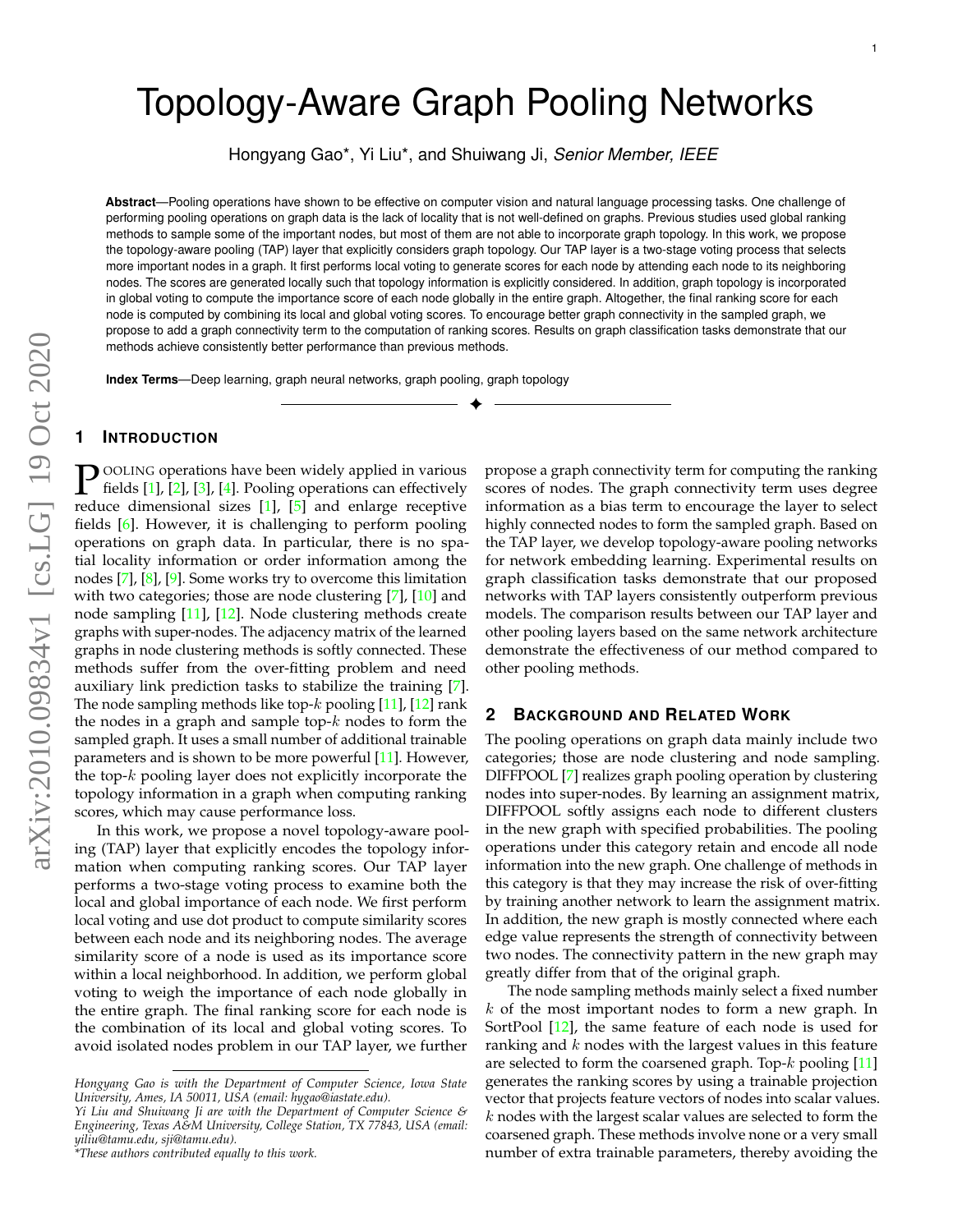risk of over-fitting. However, these methods suffer from one limitation that they do not explicitly consider the topology information during pooling. Both SortPool and top-k pooling rely on a global voting process but fail to consider local topology information. In this work, we propose a pooling operation that explicitly encodes topology information in ranking scores, thereby leading to an improved operation.

# **3 TOPOLOGY-AWARE POOLING LAYERS AND NET-WORKS**

In this work, we propose the topology-aware pooling (TAP) layer that encodes topology information in ranking scores for node selection. We also propose a graph connectivity term in the computation of ranking scores, which encourages better graph connectivity in the coarsened graph. Based on our TAP layer, we propose the topology-aware pooling networks for graph representation learning.

#### **3.1 Topology-Aware Pooling Layer**

### *3.1.1 Graph Pooling via Node Sampling*

Pooling operations are important for deep models on image and NLP tasks that they help enlarge receptive fields and reduce computational cost. They are locality-based operations that extract high-level features from local regions. When generalizing GNNs and GCNs to graph structured data, graph pooling is an important yet challenging topic. Recently, two families of graph pooling methods are proposed. One treats the graph pooling as a node clustering problem while the other one treats graph pooling as a node sampling problem. Both of them are developed to scale down the size of node representations and learn new representations. Formally, given a graph  $G = (A, H)$  with the adjacency matrix  $A \in \{0,1\}^{n \times n}$  and the feature matrix  $H \in \mathbb{R}^{n \times d}$ , graph pooling produces a new graph  $G'$  with k nodes. The new graph  $G'$  can be represented by its adjacency matrix  $A' \in \{0,1\}^{k \times k}$  and feature matrix  $H' \in \mathbb{R}^{k \times d}$ . In this work, we follow  $[11]$ ,  $[12]$  and treat the graph pooling as a node sampling problem, which learns the importance of different nodes in the original graph  $G$  and samples the top k important nodes to form the new graph  $G'$ . Existing methods [\[11\]](#page-7-10), [\[12\]](#page-7-11) generate node importance scores based on a globally-shared projection vector that projects feature vectors to scalars. Each scalar is an importance score indicating the importance of the corresponding node. However, these methods do not explicitly consider graph topology information when performing graph pooling, thereby leading to constrained network capability.

In this section, we propose the topology-aware pooling (TAP) layer that performs nodes sampling by considering the graph topology. Specifically, the node ranking score is obtained from two voting processes: local voting and global voting. For any node, the local voting computes its importance based on the similarities with its neighboring nodes, while the global voting evaluates its global importance in the entire graph. Altogether, these two procedures are jointly learned to sort all nodes in the original graph, and then the top  $k$  nodes are selected to form the new graph.

### *3.1.2 Local Voting*

Max pooling operations on grid-like data are performed in local regions. Inspired by this, we propose the local voting to measure node importance within a local region, which explicitly incorporates graph topology and local information. Specifically, we compute the similarity scores between each node and its neighboring nodes. The score for a node  $i$  is the mean value of the similarity scores with its neighboring nodes. The resulting score for a node indicates the similarity between this node and its neighboring nodes. If a node has a high local voting score, it can highly represent a local graph that consists of it and its neighboring nodes. Formally, given a graph  $G = (A, H)$  with the adjacency matrix  $A \in \mathbb{R}^{n \times n}$  and the feature matrix  $H \in \mathbb{R}^{n \times d}$ , the local voting is expressed as

<span id="page-1-0"></span>
$$
R = HH^T \in \mathbb{R}^{n \times n},
$$
  
\n
$$
\hat{R} = R \circ (\hat{D}^{-1}\hat{A}) \in \mathbb{R}^{n \times n},
$$
  
\n
$$
\mathbf{y}^L = \text{softmax}(\frac{1}{n}\hat{R}\mathbf{1}_n) \in \mathbb{R}^n,
$$
\n(1)

where  $\hat{A} = A + I$  is used to add self-loops,  $\hat{D}$  is the diagonal degree matrix with  $\hat{D}_{ii} = \sum_j \hat{A}_{ij}$ ,  $\circ$  denotes the elementwise matrix multiplication operation,  $\mathbf{1}_n \in \mathbb{R}^n$  denotes a *n*-dimensional vector with all ones, and softmax $(\cdot)$  denotes an element-aware softmax operation.

Suppose  $H$  is a matrix with node features, denoted as  $H = {\{\mathbf{h}_1, \mathbf{h}_2, \cdot\cdot\cdot, \mathbf{h}_n\}}^T$ . For node *i*, its feature is represented as  $\mathbf{h}_i \in \mathbb{R}^d$ . We first compute the similarity matrix  $R$  based on node features. Specifically, for any node  $i$  and node  $j$ , their similarity score  $r_{ij}$  is obtained by the dot product between  $h_i$  and  $h_j$ . Since R contains similarity scores for all node pairs in the graph, we perform an element-wise matrix multiplication between the similarity matrix  $R$  and the normalized adjacency matrix  $\hat{D}^{-1}\hat{A}$ , resulting a matrix  $\hat{R}$ where similarity scores for non-connected nodes are all zeros. To this end, each row vector  $\hat{\mathbf{r}}_i$  in  $\hat{R}$  represents similarity scores between the node  $i$  and its neighborhood. Next, for the node  $i$ , we average its all similarity scores to indicate its importance within its local neighbors. Finally, we apply softmax function to obtain the final score vector, denoted as  $\mathbf{y}^L = [y_1^L, y_2^L, \cdot\cdot\cdot, y_n^L]^T$  and  $\sum_i y_i^L = 1.$ 

Our proposed local voting essentially encodes local information from neighborhood and explicitly incorporates graph topology information. The node with a higher score indicates it has higher similarities with its neighbors and hence tends to be more important. Typically, by scoring each node based on local information, local voting achieves a similar objective as the max pooling operation on images. Max pooling on gridlike data keeps the most salient features within a local region. Similarly, our local voting regulates local information and encourages to select the most important nodes within a local region when forming the new graph. Notably, our proposed local voting considers both graph topology information and node features. Node features are used to compute the closeness between different nodes. In addition, we have several ways to compute closeness between two vectors, such as inner product, concatenation, and Gaussian function. In this work, we choose to employ the inner product since it has been proven as a simple yet effective solution [\[13\]](#page-7-12). In practice, we can employ learnable weights to make the model more powerful. Specifically, we can add a learnable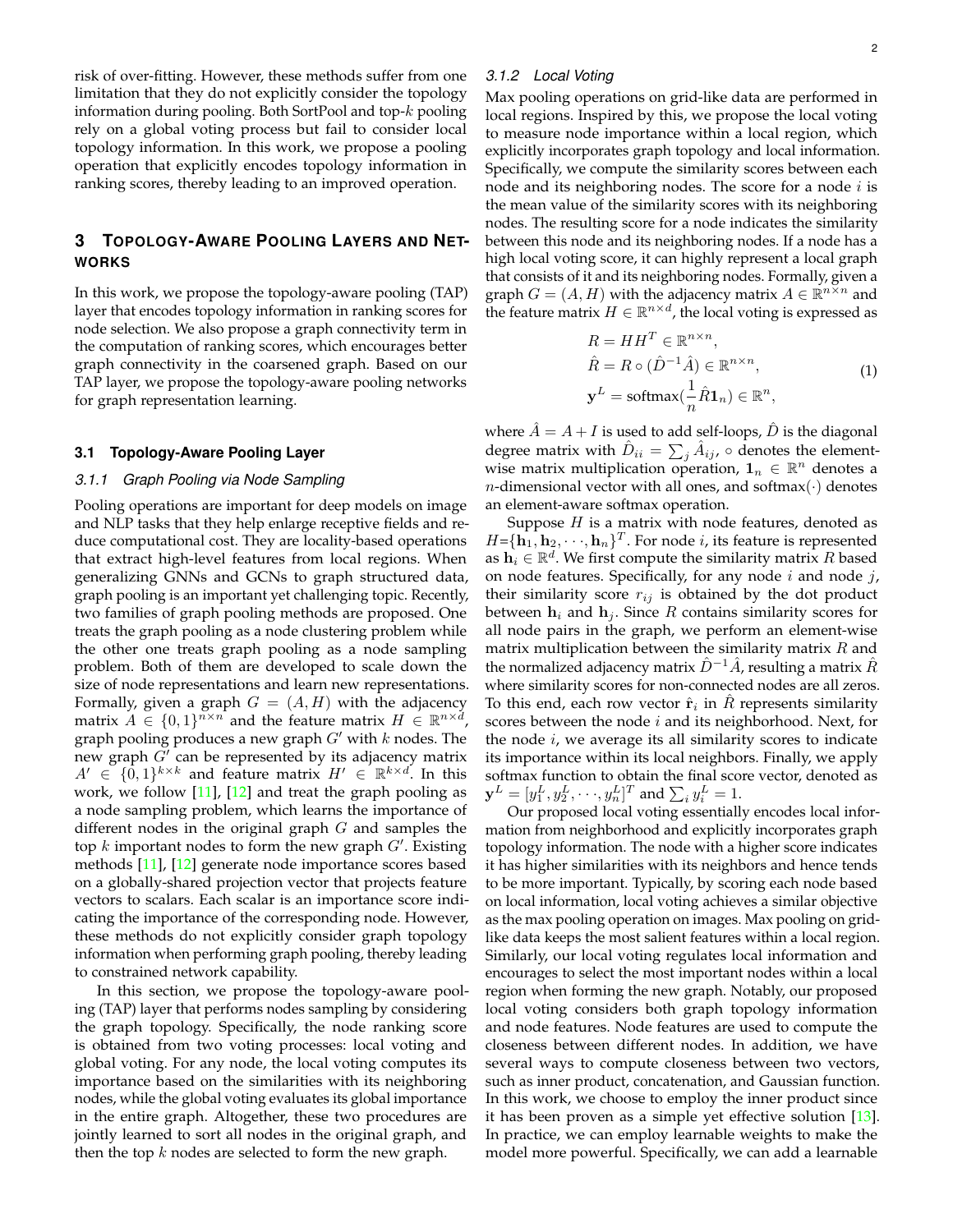

<span id="page-2-0"></span>Fig. 1. An illustration of the proposed local voting. This graph contains four nodes, each of which has 2 features. Given the input graph, we first compute similarity scores between every pair of connected nodes. In graph (b), we label each edge by the similarity score of its two end nodes. Then we compute the local voting score of each node by averaging the similarity scores with its neighboring nodes. In graph (c), we label each node by its local voting score and a bigger node indicates a higher score.

weight matrix  $W_r$  to the computation of interaction matrix  $R$ that  $R = H W_r H^T$ . Figure [1](#page-2-0) provides an illustration of our proposed local voting operation.

#### *3.1.3 Global Voting*

For each node, local voting essentially shows its "local" role within a local region. However, different from grid-like data such as images, local neighborhood regions within graphs are "overlapped". We can not rely on local salient features only to perform graph pooling. In this section, we introduce our proposed global voting to evaluate "global" role for each node. Intuitively, local voting shows the importance of a node within its neighborhood, while global voting shows how important its neighbor region (including itself) is in the entire graph. Typically, the neighbor region of a node can be treated as a sub-graph and the center of this sub-graph is the node itself. Such a sub-graph may also carry important information. For example, in a graph representing a protein, atoms are nodes and bonds are edges. Then a sub-graph contains an atom and its neighboring atoms. Certain subgraphs can represent vital units and indicate the functionality of the entire protein. Hence, such information should be captured in graph pooling. We propose global voting to measure the importance of different subgraphs in the entire graph. Formally, the global voting is express as

$$
\hat{H} = \hat{D}^{-1}\hat{A}H \in \mathbb{R}^{n \times n}, \quad \mathbf{y}^G = \text{softmax}(\hat{H}\mathbf{p}) \in \mathbb{R}^n, \quad (2)
$$

where  $\mathbf{p} \in \mathbb{R}^d$  is a trainable projection vector, and softmax $(\cdot)$ denotes an element-aware softmax operation. We first aggregate neighbor information for each node, through which the new features of a node represent the information of its sub-graph. After that, we perform the scalar projection p on the structure-aggregated feature matrix  $H$  and obtain the score vector  $y^{\tilde{G}}$ . The projection vector p is learnable and shared by all nodes in the graph. In this way, the element  $y_i^G$ in  $y^G$  indicates the importance of node i and its sub-graph based on the globally shared vector.

Note that the computation of global voting is similar to the recently proposed SortPool [\[12\]](#page-7-11) and top-k pooling [\[11\]](#page-7-10). However, we explicitly consider the topology information to generate  $H$  while SortPool and top-k pooling may ignore such information. Without topology information, the capacity of networks is restricted and the functionalities of sub-graphs may be neglected. Our proposed global voting measures the

node importance in a global manner and considers both node features and graph topology information.

### *3.1.4 Graph Pooling Layer*

The local voting measures the local similarities between each node and its neighborhood, and the global voting captures the importance of different neighbor regions in the entire graph. Altogether, we combine these two to measure the importance of different nodes so that topology information is explicitly considered. Specifically, the final sorting vector y is computed as the summation of  $y^L$  and  $y^G$ . Then based on the sorting vector y, we rearrange the order of all the nodes in the original graph and sample the top  $k$  important nodes to form a new graph. Formally, our proposed TAP layer can be expressed as

<span id="page-2-1"></span>
$$
\mathbf{y} = \mathbf{y}^{L} + \mathbf{y}^{G} \in \mathbb{R}^{n}, \quad \text{idx} = \text{rank}(\mathbf{y}, k) \in \mathbb{R}^{k},
$$
  
\n
$$
H' = H_{\text{idx},:} \in \mathbb{R}^{k \times d}, \quad A' = A_{\text{idx}, \text{idx}} \in \mathbb{R}^{k \times k},
$$
 (3)

where  $k$  is a pre-defined number indicating the number of nodes in the output graph, rank $(y, k)$  is the operation for node sampling, which returns the indexes of top-k values in y. The idx is a list of indexes indicating the selected nodes.  $H_{\text{idx},i}$  is a row-aware extractor on feature matrix to obtain the feature matrix  $H'$  for the new graph.  $A_{\text{id}x}$ ,  $\text{id}x$  produces the new adjacency matrix based on the node connections in the original graph. With the ranking procedure, only the top-k important nodes are selected according to the values in **y**. Then the new feature matrix  $H'$  and adjacency matrix  $A'$ are obtained following the extraction process. Notably, our TAP layer introduces negligibly additional parameters, since the only used parameters include the linear transformation matrix  $W_r$  and the projection vector **p**.

#### <span id="page-2-2"></span>**3.2 Graph Connectivity Term**

Our proposed TAP layer computes the ranking scores by using similarity scores between nodes in the graph, thereby regarding topology information in the graph. However, the coarsened graph generated by the TAP layer may suffer from the problem of isolated nodes. In sparsely connected graphs, some nodes have a very small number of neighboring nodes or even only themselves. Suppose node i only connects to itself. The local voting score of node  $i$  is the similarity score to itself, which may result in high local voting scores, thereby generating high ranking scores in the graph. The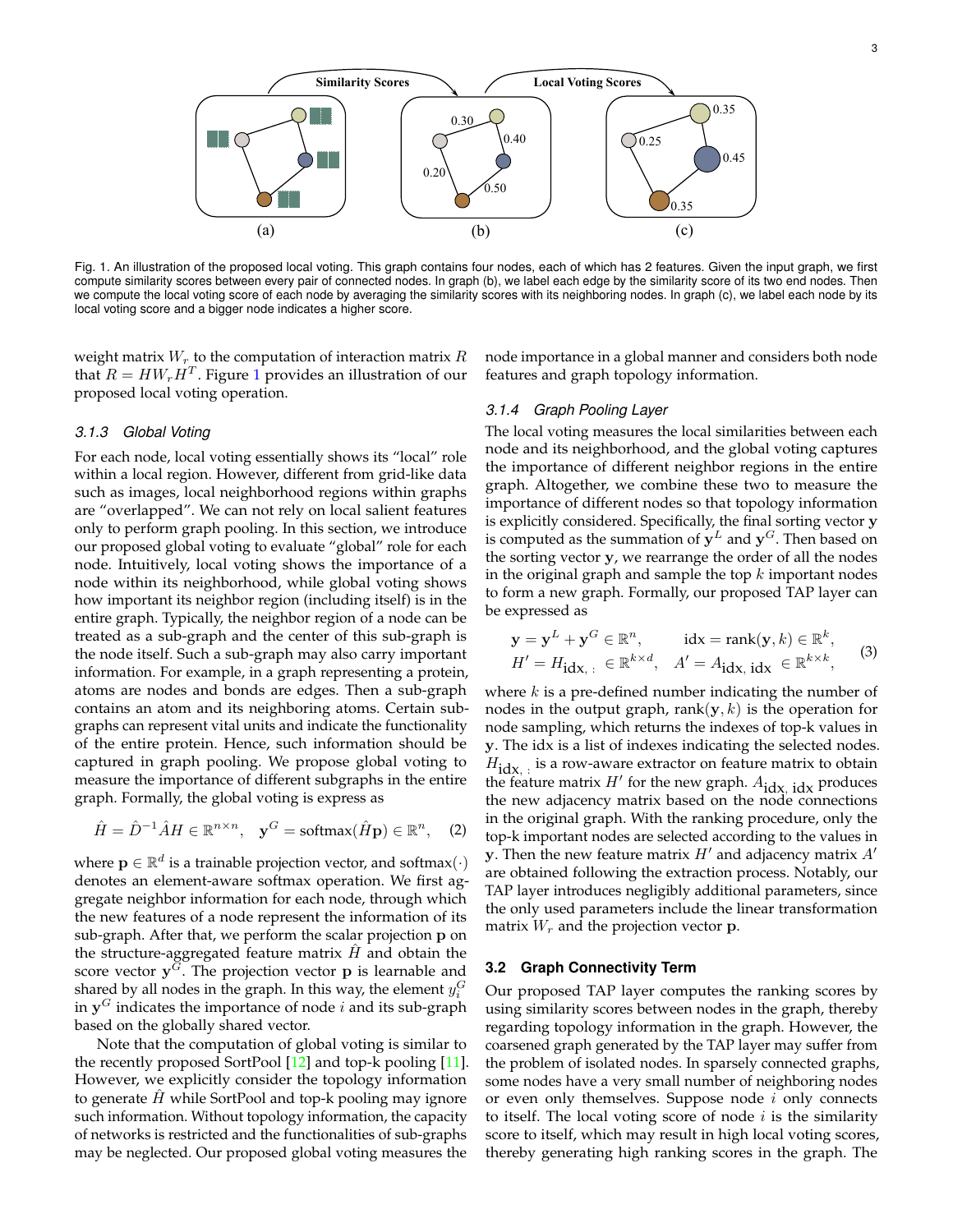<span id="page-3-0"></span>Fig. 2. An illustration of the topology-aware pooling network. ⊕ denotes the concatenation operation of feature vectors. Each node in the input graph contains three features. We use a GCN layer to transform the feature vectors into low-dimensional representations. We stack two blocks, each of which consists of a GCN layer and a TAP layer. A global reduction operation such as max-pooling is applied to the outputs of the first GCN layer and TAP layers. The resulting feature vectors are concatenated and fed into the final multi-layer perceptron for prediction.

resulting graph can be very sparsely connected, which completely loses the original graph structure. In the extreme situation, the coarsened graph can contain only isolated nodes without any connectivity. This can inevitably hurt the model performance.

To overcome the limitation of TAP layer and encourage better connectivity in the selected graph, we propose to add a graph connectivity term to the computation of ranking scores. To this end, we use node degrees as an indicator for graph connectivity and add degree values to their ranking scores such that densely-connected nodes are preferred during nodes selection. By using the node degree as the graph connectivity term, the ranking score of node  $i$  is computed as

$$
s_i = y_i + \lambda \frac{d_i}{n},\tag{4}
$$

where  $y_i$  is the ranking score achieved in Eq. [\(3\)](#page-2-1) of node  $i, d_i$  is the degree of node  $i$ , and  $\lambda$  is a hyper-parameter that sets the importance of the graph connectivity term to the computation of ranking scores. The graph connectivity term can overcome the limitation of the TAP layer. The computation of ranking scores now considers nodes degrees and gives rise to better connectivity in the resulting graph. A better connected coarsened graph is expected to retain more graph structure information, thereby leading to better model performance.

#### <span id="page-3-1"></span>**3.3 Topology-Aware Pooling Networks**

Based on our proposed TAP layer, we build a family of networks known as topology-aware pooling networks (TAP-Nets) for graph classification tasks. In TAPNets, we firstly apply a graph embedding layer to produce low-dimensional representations of nodes in the graph, which helps to deal with some datasets with very high-dimensional input feature vectors. Here, we use a GCN layer [\[14\]](#page-7-13) for node embedding. After the embedding layer, we stack several blocks, each of which consists of a GCN layer for high-level feature extraction and a TAP layer for graph coarsening. In the  $i^{th}$  TAP layer, we use a hyper-parameter  $k^{(i)}$  to control the number of nodes in the sampled graph. We feed the output feature matrices of the graph embedding layer and TAP layers to a classifier.

In TAPNets, we use a multi-layer perceptron as the classifier. We first transform network outputs to a one-dimensional vector. Global max and average pooling operations are two

popular ways for the transformation, which reduce the spatial size of feature matrices to 1. Recently, [\[15\]](#page-7-14) proposed to use the summation function that results in promising performances. In TAPNets, we concatenate transformation output vectors produced by the global pooling operations using max, averaging, and summation, respectively. The resulting feature vector is fed into the classifier. Figure [2](#page-3-0) illustrates a sample TAPNet with two blocks.

#### <span id="page-3-2"></span>**3.4 Auxiliary Link Prediction Objective**

Multi-task learning has shown to be effective across various machine learning tasks [\[7\]](#page-7-6), [\[16\]](#page-7-15). It can leverage useful information in multiple related tasks, thereby leading to better generalization and performance. In this section, we propose to add an auxiliary link prediction objective during training by using a by-product of our TAP layer. In Eq. [\(1\)](#page-1-0), we compute the similarity scores  $R$  between every pair of nodes in the graph. By applying an element-wise softmax $(\cdot)$ on  $R$ , we can obtain a link probability matrix  $\tilde{R} \in \mathbb{R}^{n \times n}$  with each element  $\tilde{r}_{ij}$  measures the likelihood of a link between node  $i$  and node  $j$  in the graph. With the adjacency matrix A, we compute the auxiliary link prediction loss as

$$
loss_{aux} = \frac{1}{n^2} \sum_{i=1}^{n} \sum_{j=1}^{n} f\left(\tilde{R}_{ij}, A_{ij}\right),
$$
 (5)

where  $f(\cdot, \cdot)$  is a loss function that computes the distance between the link probability matrix  $R$  and the adjacency matrix A.

Note that the adjacency matrix used as the link prediction objective is directly derived from the original graph. Since the TAP layer extracts a sub-graph from the original one, the connectivity between two nodes in the sampled graph is the same as that in the original graph. This means the adjacency matrices in deeper networks are still using the original graph structure. Compared to auxiliary link prediction in DiffPool [\[7\]](#page-7-6) that uses the learned adjacency matrix as objective, our method uses the original links, thereby providing more accurate information. This can also be clearly observed in the experimental studies in Sections [4.2](#page-4-0) and [4.3.](#page-5-0)

## **4 EXPERIMENTAL STUDIES**

In this section, we evaluate our methods and networks on graph classification tasks using bioinformatics and social network datasets. We conduct ablation experiments to evaluate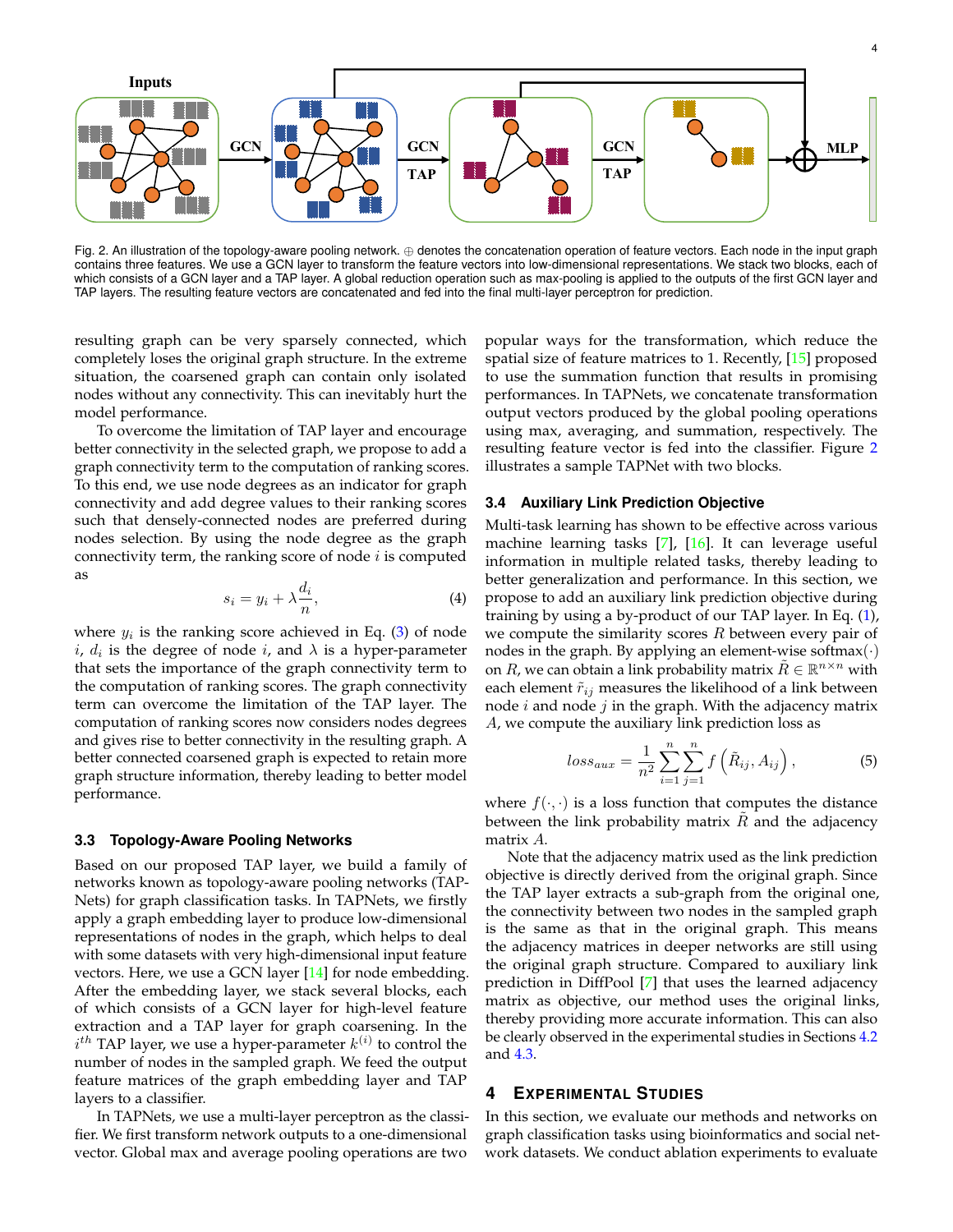<span id="page-4-1"></span>TABLE 1 Comparisons between TAPNets and other models in terms of graph classification accuracy (%) on social network datasets including COLLAB, IMDB-BINARY, IMDB-MULTI, REDDIT-BINARY, REDDIT-MULTI5K and REDDIT-MULTI12K datasets.

|                      | <b>COLLAB</b>  | <b>IMDB-B</b>            | <b>IMDB-M</b>            | RDT-B                    | <b>RDT-M5K</b> | RDT-M12K       |
|----------------------|----------------|--------------------------|--------------------------|--------------------------|----------------|----------------|
| $#$ graphs           | 5000           | 1000                     | 1500                     | 2000                     | 4999           | 11929          |
| # nodes              | 74.5           | 19.8                     | 13.0                     | 429.6                    | 508.5          | 391.4          |
| # classes            |                |                          | 3                        |                          | $\mathcal{L}$  | 11             |
| <b>WL</b> [17]       | $78.9 \pm 1.9$ | $73.8 \pm 3.9$           | $50.9 \pm 3.8$           | $81.0 \pm 3.1$           | $52.5 + 2.1$   | $44.4 + 2.1$   |
| <b>PSCN</b> [18]     | $72.6 \pm 2.2$ | $71.0 + 2.2$             | $45.2 \pm 2.8$           | $86.3 \pm 1.6$           | $49.1 \pm 0.7$ | $41.3 \pm 0.8$ |
| DGCNN [12]           | 73.8           | 70.0                     | 47.8                     |                          |                | 41.8           |
| DIFFPOOL [7]         | 75.5           | $\overline{\phantom{0}}$ | $\overline{\phantom{a}}$ | $\overline{\phantom{0}}$ |                | 47.1           |
| g-U-Net [11]         | $77.5 + 2.1$   | $75.4 \pm 3.0$           | $51.8 \pm 3.7$           | $85.5 + 1.3$             | $48.2 + 0.8$   | $44.5 \pm 0.6$ |
| <b>GIN [15]</b>      | $80.6 \pm 1.9$ | $75.1 \pm 5.1$           | $52.3 \pm 2.8$           | $92.4 \pm 2.5$           | $57.5 \pm 1.5$ |                |
| <b>TAPNet</b> (ours) | $84.9 \pm 1.8$ | $79.9 \pm 4.5$           | $56.2 \pm 3.1$           | $94.6 \pm 1.8$           | $57.3 \pm 1.5$ | $49.4 \pm 1.7$ |

the contributions of the TAP layer and each term in it to the overall network performance.

#### **4.1 Experimental Setup**

We evaluate our methods using social network datasets and bioinformatics datasets. They share the same experimental setups except for minor differences. The node features in social network networks are created using one-hot encodings of node degrees. The nodes in bioinformatics have categorical features. We use the TAPNet proposed in Section [3.3](#page-3-1) that consists of one GCN layer and three blocks. The first GCN layer is used to learn low-dimensional representations of nodes in the graph. Each block is composed of one GCN layer and one TAP layer. All GCN and TAP layers output 48 feature maps. We use Leaky ReLU [\[19\]](#page-7-18) with a slop of 0.01 to activate the outputs of GCN layers. The three TAP layers in the networks select numbers of nodes that are proportional to the nodes in the graph. We use the rates of 0.8, 0.6, and 0.4 in three TAP layers, respectively. We use  $\lambda = 0.1$  to control the importance of the graph connectivity term in the computation of ranking scores. Dropout [\[20\]](#page-7-19) is applied to the input feature matrices of GCN and TAP layers with keep rate of 0.7. We use a two-layer feed-forward network as the network classifier. Dropout with keep rate of 0.8 is applied to input features of two layers. We use ReLU activation function on the output of the first layer on DD, PTC, MUTAG, COLLAB, REDDIT-MULTI5K, and REDDIT-MULTI12K datasets. We use ELU  $[21]$  for other datasets. We train our networks using Adam optimizer [\[22\]](#page-7-21) with a learning rate of 0.001. To avoid over-fitting, we use  $L_2$ regularization with  $\lambda = 0.0008$ . All models are trained using one NVIDIA GeForce RTX 2080 Ti GPU.

We compare our method with several state-of-the-art baselines. Weisfeiler-Lehman subtree kernel (WL) [\[17\]](#page-7-16) is treated as the most effective kernel method for graph repre-sentation learning. PSCN [\[18\]](#page-7-17) learns node representations from neighborhood and uses a canonical node ordering for graph representations. DGCNN [\[12\]](#page-7-11) applies several GCN layers and proposes SortPool to perform graph pooling by sorting and selecting nodes. DiffPool [\[7\]](#page-7-6) is developed based on GraphSage [\[23\]](#page-7-22) and proposes a hierarchical pooling technique, which learns to perform node clustering to build the new graph. g-U-Net  $[11]$  proposes top- $k$  pooling that employs a projection vector to compute the rank score for

each node. The graph topology is not considered when computing rank scores. SAGPool [\[24\]](#page-7-23) is similar to top $k$  pooling and encodes topology information. The graph connectivity issue is not tackled in SAGPool. GIN [\[15\]](#page-7-14) is the graph isomorphism network, whose representational power is shown to be similar to the power of the WL test. EigenPool [\[25\]](#page-7-24) is another node-clustering method that is based on graph Fourier transform and utilizes local structures when performing node clustering. HaarPool [\[26\]](#page-7-25) employs Haar basis and the compressive Haar transforms to generate a sparse characterization of the input graph while preserving structure information.

# <span id="page-4-0"></span>**4.2 Graph Classification Results on Social Network Datasets**

We conduct experiments on graph classification tasks to evaluate our proposed methods and TAPNets. We use 6 social network datasets; those are COLLAB, IMDB-BINARY, IMDB-MULTI, REDDIT-BINARY, REDDIT-MULTI5K and REDDIT-MULTI12K [\[27\]](#page-7-26) datasets. Note that REDDIT datasets are popular large datasets used for network embedding learning in terms of graph size and number of graphs [\[7\]](#page-7-6), [\[15\]](#page-7-14). Since there is no feature for nodes in social networks, we create node features by following the practices in [\[15\]](#page-7-14). In particular, we use one-hot encodings of node degrees as feature vectors for nodes in social network datasets. On these datasets, we perform 10-fold cross-validation as in [\[12\]](#page-7-11) with 9 folds for training and 1 fold for testing. To ensure fair comparisons, we do not use the auxiliary link prediction objective in these experiments. We compare our TAPNets with other state-of-the-art models in terms of graph classification accuracy. The comparison results are summarized in Table [1.](#page-4-1) We can observe from the results that our TAPNets significantly outperform previous best models on most social network datasets by margins of 4.3%, 4.8%, 3.9%, 2.2%, and 2.3% on COLLAB, IMDB-BINARY, IMDB-MULTI, REDDIT-BINARY, and REDDIT-MULTI12K datasets, respectively. The promising performances, especially on large datasets such as REDDIT, demonstrate the effectiveness of our methods. Note that the superior performances over g-U-Net [\[11\]](#page-7-10) show that our TAP layer can produce bettercoarsened graph than that using the top- $k$  pooling layer.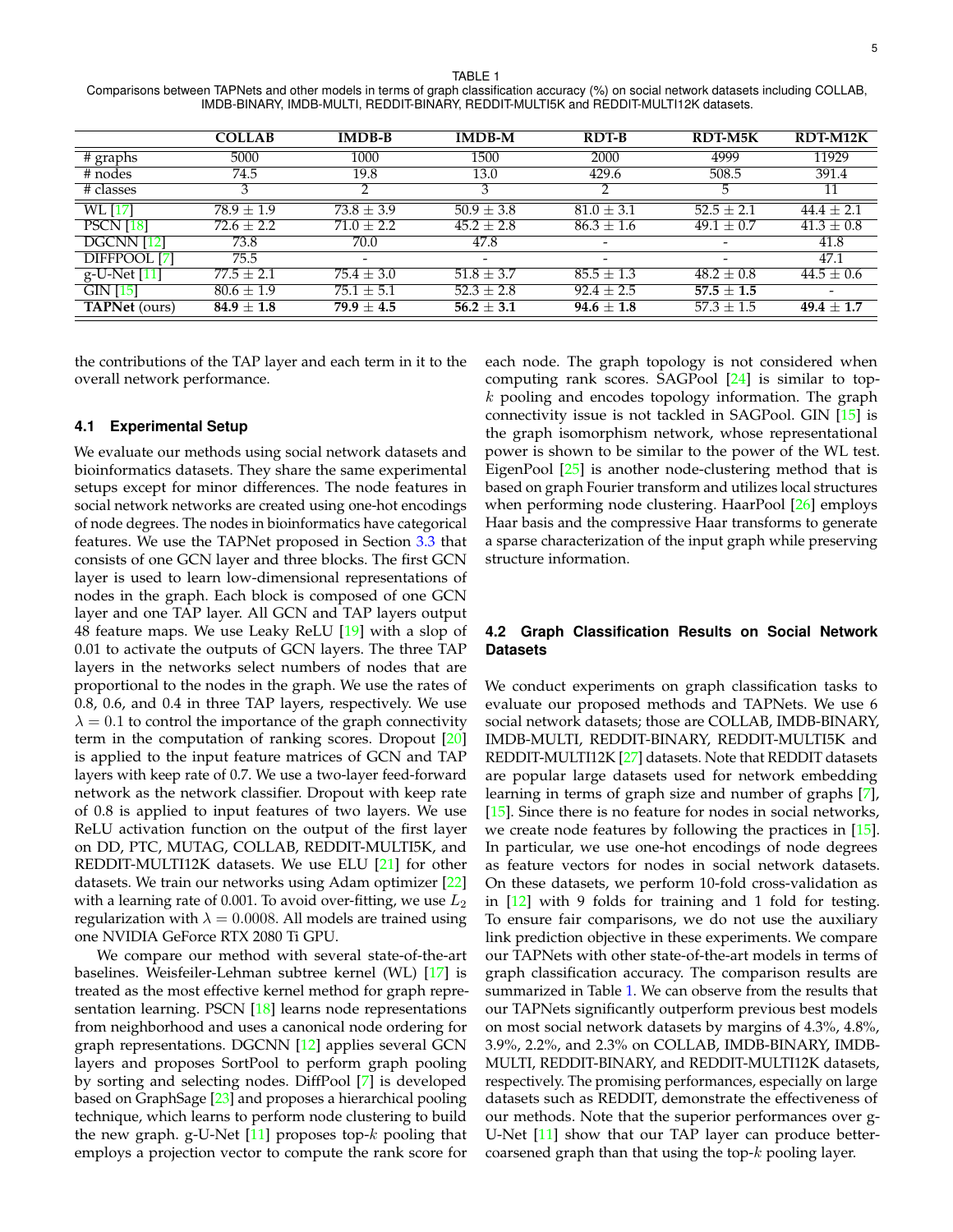#### TABLE 2

<span id="page-5-1"></span>Comparisons between TAPNets and other models in terms of graph classification accuracy (%) on bioinformatics datasets including DD, PTC, MUTAG, and PROTEINS datasets.

|                           | <b>DD</b>                | <b>PTC</b>                   | <b>MUTAG</b>             | <b>PROTEINS</b> |
|---------------------------|--------------------------|------------------------------|--------------------------|-----------------|
| $#$ graphs                | 1178                     | 344                          | 188                      | 1113            |
| # nodes                   | 284.3                    | 25.5                         | 17.9                     | 39.1            |
| # classes                 | 2                        | 2                            | C                        | ◠               |
| WL [17]                   | $78.3 \pm 0.6$           | $59.9 \pm 4.3$               | $90.4 \pm 5.7$           | $75.0 \pm 3.1$  |
| <b>PSCN</b> [18]          | $76.3 \pm 2.6$           | $60.0 \pm 4.8$               | $92.6 \pm 4.2$           | $75.9 \pm 2.8$  |
| DGCNN [12]                | $79.4 \pm 0.9$           | $58.6 \pm 2.4$               | $85.8 \pm 1.7$           | $75.5 \pm 0.9$  |
| SAGPool [24]              | 76.5                     | $\overline{\phantom{a}}$     | $\overline{\phantom{a}}$ | 71.9            |
| DIFFPOOL [7]              | 80.6                     | $\qquad \qquad \blacksquare$ |                          | 76.3            |
| $g-U-Net$ [11]            | $82.4 \pm 2.9$           | $64.7 \pm 6.8$               | $87.2 \pm 7.8$           | $77.6 \pm 2.6$  |
| $\overline{GIN[15]}$      | $82.0 \pm 2.7$           | $64.6 \pm 7.0$               | $90.0 \pm 8.8$           | $76.2 \pm 2.8$  |
| EigenPool <sup>[25]</sup> | 0.786                    | $\qquad \qquad \blacksquare$ | 0.801                    | 0.766           |
| HaarPool [26]             | $\overline{\phantom{0}}$ | $\qquad \qquad \blacksquare$ | $90.0 \pm 3.6$           | $80.4 \pm 1.8$  |
| <b>TAPNet</b> (ours)      | $84.6 \pm 3.5$           | $73.4 \pm 5.8$               | $93.8 \pm 6.0$           | $80.8 \pm 4.5$  |

<span id="page-5-2"></span>

| TABLE 3                                                                  |
|--------------------------------------------------------------------------|
| Comparisons between different pooling operations based on the same       |
| TAPNet architecture in terms of the graph classification accuracy (%) on |
| PTC. IMDB-MULTI, and REDDIT-BINARY datasets.                             |

| Model                                 | PTC. | <b>IMDB-M</b> | <b>RDT-B</b> |
|---------------------------------------|------|---------------|--------------|
| Net.<br>$\mathsf{diff}$               | 70.9 | 54.9          | 92 1         |
| Net <sub>sort</sub>                   | 70.6 | 54.8          | 92.3         |
| $\bar{\mathrm{Net}}_{\mathrm{top-}k}$ | 71.5 | 55.2          | 92.8         |
| <b>TAPNet</b>                         | 73.4 | 56.2          | 94.6         |

# <span id="page-5-0"></span>**4.3 Graph Classification Results on Bioinformatics Datasets**

To fully evaluate our methods, we conduct experiments on graph classification tasks using 4 bioinformatics datasets; those are DD  $[28]$ , PTC  $[29]$ , MUTAG  $[30]$ , and PROTEINS [\[31\]](#page-7-30) [\[15\]](#page-7-14) datasets. Notably, nodes in bioinformatics datasets have categorical features. In these experiments, we do not use the auxiliary link prediction objective. We compare our TAPNets with other state-of-the-art models in terms of graph classification accuracy without using the auxiliary link prediction term in loss function. The comparison results are summarized in Table [2.](#page-5-1) We can observe from the results that our TAPNets achieve significantly better results than other models by margins of 2.2%, 8.7%, 3.8%, and 0.4% on DD, PTC, MUTAG, and PROTEINS datasets, respectively. Notably, some bioinformatics datasets such as PTC and MUTAG are much smaller than social network datasets in terms of number of graphs and number of nodes in graphs. The promising results on these small datasets demonstrate that our methods can achieve good generalization and performances without the risk of over-fitting. Also, the superior performances over SAGPool on DD and PROTEINS datasets demonstrate that our methods can better capture the topology information.

#### **4.4 Comparison with Other Graph Pooling Layers**

It may be argued that our TAPNets achieve promising results by employing superior networks. In this section, we conduct experiments on the same TAPNet architecture to compare our TAP layer with other graph pooling layers; those are DIFFPOOL, SortPool, and top-k pooling layers. We denote

#### TABLE 4

<span id="page-5-3"></span>Comparisons among TAPNets with and without TAP layers, TAPNet without local voting term (LV), TAPNet without global voting term (GV), TAPNet without graph connection term (GCT), and TAPNet with auxiliary link prediction objective (AUX) in terms of the graph classification

accuracy (%) on PTC, IMDB-MULTI, and REDDIT-BINARY datasets.

| Model               | <b>PTC</b> | <b>IMDB-M</b> | $RDT-B$ |
|---------------------|------------|---------------|---------|
| TAPNet w/o TAP      | 70.6       | 52.1          | 91.0    |
| TAPNet w/o LV       | 72.1       | 55.3          | 93.2    |
| TAPNet w/o GV       | 72.7       | 55.6          | 94.1    |
| TAPNet w/o GCT      | 73.1       | 55.8          | 94.2    |
| <b>TAPNet</b>       | 73.4       | 56.2          | 94.6    |
| <b>TAPNet w AUX</b> | 73.7       | 56.4          | 94.8    |

the networks with the TAPNet architecture while using these pooling layers as  $Net_{diff}$ ,  $Net_{sort}$ , and  $Net_{top-k}$ , respectively. We evaluate them on PTC, IMDB-MULTI, and REDDIT-BINARY datasets and summarize the results in Table [3.](#page-5-2) Note that these models use the same experimental setups to ensure fair comparisons. The results demonstrate the superior performance of our proposed TAP layer compared with other pooling layers using the same network architecture.

#### **4.5 Ablation Studies**

In this section, we investigate the contributions of TAP layer and its components in ranking score computation; those are the local voting term (LV), the global voting term (GV)and the graph connectivity term (GCT). We remove TAP layers from TAPNet which we denote as TAPNet w/o TAP. To explore the contributions of terms in ranking scores computation, we separately remove LVs, GVs and GCTs from all TAP layers in TAPNets. We denote the resulting models as TAPNet w/o LV, TAPNet w/o GV and TAPNet w/o GCT, respectively. In addition, we add the auxiliary link prediction objective as described in Section [3.4](#page-3-2) in training. We denote the TAPNet using auxiliary training objective as TAPNet w AUX. We evaluate these models on three datasets; those are PTC, IMDB-MULTI, and REDDIT-BINARY datasets.

The comparison results on these datasets are summarized in Table [4.](#page-5-3) The results show that TAPNets outperform TAPNets w/o TAP by margins of 2.8%, 4.1%, and 3.5% on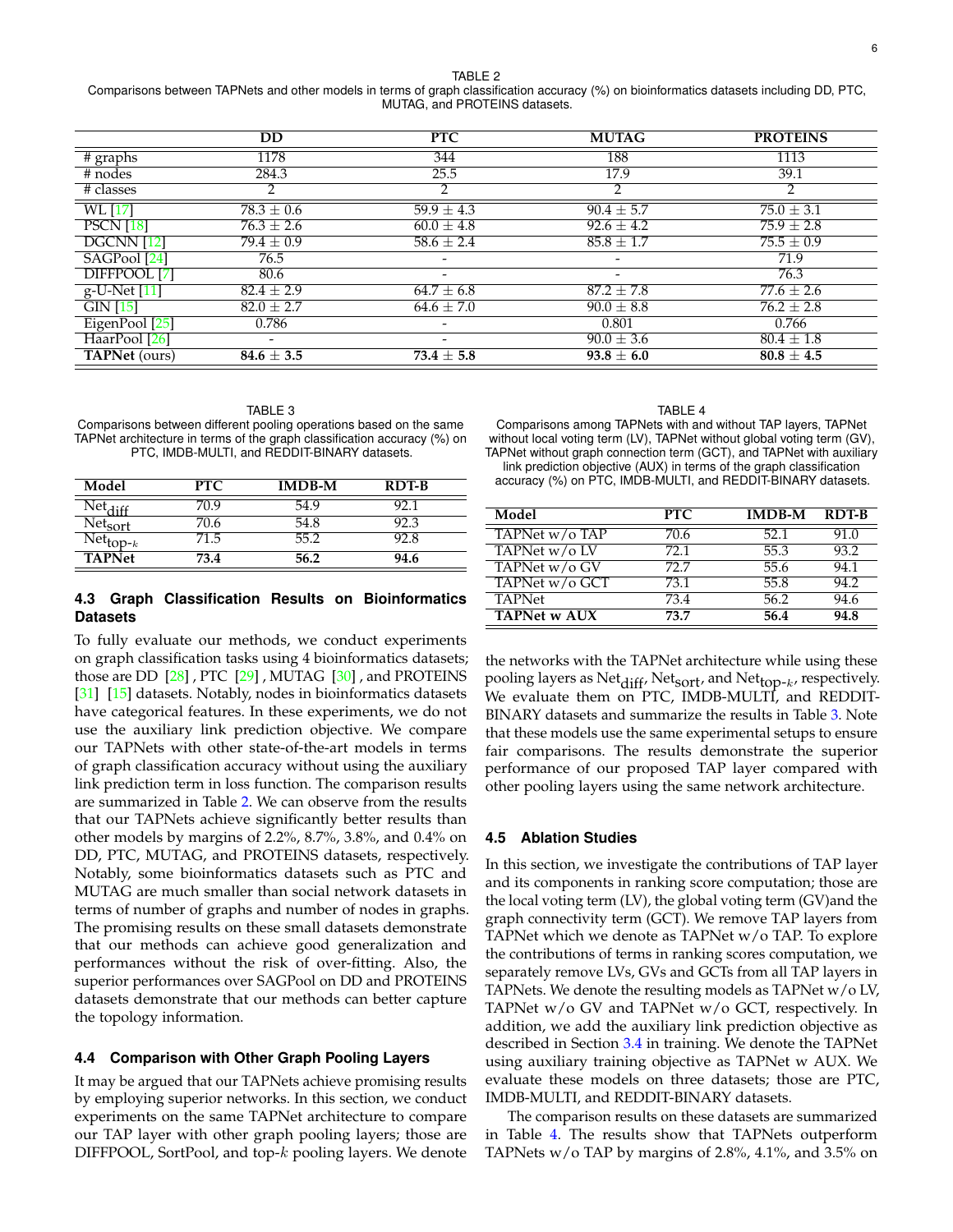

<span id="page-6-0"></span>Fig. 3. Visualization of coarsened graphs by TAP and TAP w/o GCT. Here, GCT denotes the graph connection term. Based on the input graph (a), the pooling layers select 6 nodes to form new graphs. The nodes that are not selected are colored black. The new graph in (b) generated by TAP w/o GCT is sparsely connected. The one generated by TAP in (c) is shown to be better connected.

<span id="page-6-1"></span>TABLE 5 Comparisons among TAPNets with and without TAP layers, and TAPNet without local voting and global voting (LV&GV) in terms of the graph classification accuracy (%), and the number of parameters on REDDIT-BINARY dataset.

| Model            | Accuracy | #Params | Ratio    |
|------------------|----------|---------|----------|
| TAPNet w/o TAP   | 91.0     | 323.666 | $0.00\%$ |
| TAPNet w/o LV&GV | 91.5     | 323.666 | $0.00\%$ |
| <b>TAPNet</b>    | 94.6     | 331.090 | $2.29\%$ |

PTC, IMDB-MULTI, and REDDIT-BINARY datasets, respectively. The better results of TAPNet over TAPNet w/o SST and TAPNet w/o GCT show the contributions of LVs, GVs, and GCTs to performances. It can be observed that TAPNet w AUX achieves better performances than TAPNet, which shows the effectiveness of the auxiliary link prediction objective. To fully study the impact of GCT on TAP layer, we visualize the coarsened graphs generated by TAP and TAP without GCT (denoted as TAP w/o GCT). We select a graph from PTC dataset and illustrate outcome graphs in Figure [3.](#page-6-0) We can observe from the figure that TAP produces a better-connected graph than that by TAP w/o GCT.

#### **4.6 Parameter Study of TAP**

Since TAP layer employs linear transformation to compute ranking scores, it involves extra trainable parameters to the overall network. Here, we conduct experiments to study the number of parameters in TAPNet. We remove the extra trainable parameters from TAP layers in two ways; those are removing TAP layers from the TAPNet and removing similarity score terms LV and GV from TAP layers. We denote the resulting two networks as TAPNet w/o TAP and TAPNet w/o LV&GV, respectively. The comparison results on REDDIT-BINARY dataset is summarized in Table [5.](#page-6-1) We can see from the results that TAP layers only need 2.29% additional trainable parameters. We believe the negligible usage of extra parameters will not increase the risk of overfitting but can bring 3.6% and 3.1% performance improvement over TAPNet w/o TAP and TAPNet w/o LV&GV on REDDIT-BINARY dataset. Also, the promising performances of TAPNets on small datasets like PTC and MUTAG in Table [2](#page-5-1) show that TAP layers will not significantly increase the number of trainable parameters or cause the over-fitting problem.



<span id="page-6-2"></span>Fig. 4. Comparison results of TAPNets using different  $\lambda$  values in TAP layers. We report graph classification accuracies on PTC, IMDB-BINARY, and REDDIT-BINARY datasets.

### **4.7 Performance Study of** λ

In Section [3.2,](#page-2-2) we propose to add the graph connectivity term into the computation of ranking scores to improve the graph connectivity in the coarsened graph. It can be seen that  $\lambda$ is an influential hyper-parameter in the TAP layer. In this part, we study the impacts of different  $\lambda$  values on network performances. We select different  $\lambda$  values from the range of 0.01, 0.1, 1.0, 10.0, and 100.0 to cover a reasonable range of values. We evaluate TAPNets using different  $\lambda$  values on PTC, IMDB-MULTI, and REDDIT-BINARY datasets.

The results are shown in Figure [4.](#page-6-2) We can observe that the best performances on three datasets are achieved with  $\lambda =$ 0.1. When  $\lambda$  becomes larger, the performances of TAPNet models decrease. This indicates that the graph connectivity term is a plus term for generating reasonable ranking scores but it should not overwhelm the similarity score term that encodes the topology information in ranking scores.

# **5 CONCLUSIONS**

In this work, we propose a novel topology-aware pooling (TAP) layer that explicitly encodes the topology information in ranking scores. A TAP layer performs a twostage voting process that includes the local voting and global voting. The local voting attends each node to its neighboring nodes and uses the average similarity score with its neighboring nodes as its local importance score. The global voting employs a projection vector to compute a similarity score for each node as its global importance score.